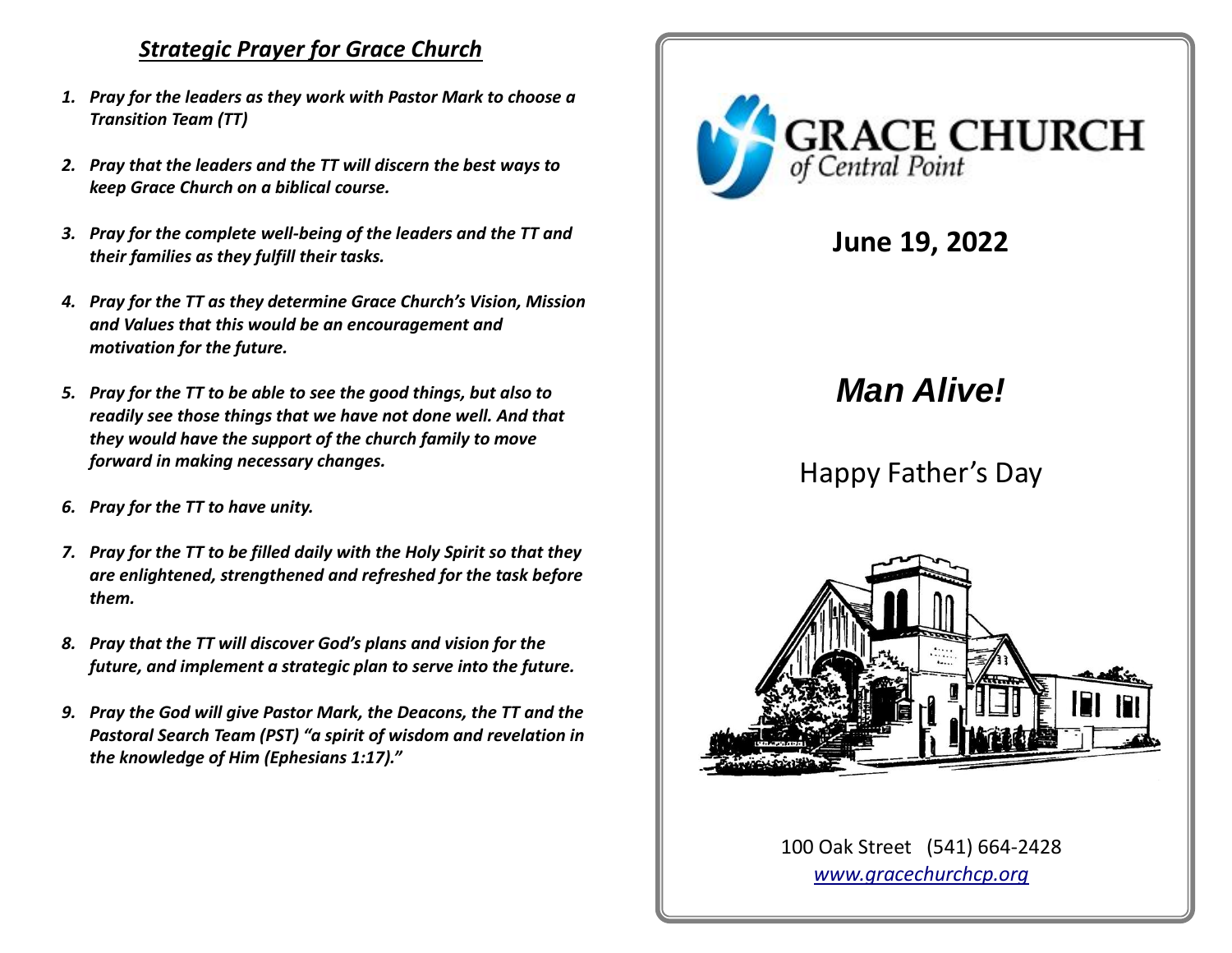#### **Welcome to Grace!**

We at Grace Church of Central Point would like to welcome you to our service today! Please join us as we seek to grow in the Lord's grace and knowledge with worshipful music and study in His Word.

| <b>OUR TIME OF WORSHIP</b><br>Please remember to silence your cell phone |  |
|--------------------------------------------------------------------------|--|
| <b>IT IS YOU</b>                                                         |  |
| <b>OPENING PRAYER</b>                                                    |  |
| <b>GOD YOUR SO GOOD</b>                                                  |  |
| WELCOME / ANNOUNCEMENTS/OFFERING                                         |  |
| <b>GOOD GOOD FATHER</b><br><b>FAMOUS ONF</b>                             |  |
| <b>SCRIPTURE READING</b>                                                 |  |
| 10,000 REASONS<br><b>HOW MARVELOUS</b>                                   |  |
| <b>MESSAGE – PASTOR MARK PITROFF</b>                                     |  |
| <b>CLOSING - YOU LOVE NEVER FAILS</b>                                    |  |

#### **In Service to Him**

Interim Pastor – Mark Pitroff Assistant Pastor – Howard Glosser Music Coordination –Roy A Bates Music –Roy A. Bates, Jim Hibbs, Kerry Blackburn, Tamara Fielding Usher – Ron Walch K to  $5^{th}$  & Children's Church – Kim Pence Teens – Jim Hibbs, Roy A Bates Overcomers – Danielle Hvall

## This Week at Grace

#### **Today**

|          | (Worship Service is also live stream on Facebook) |
|----------|---------------------------------------------------|
| Tuesday  | (The Names of God)<br>(Hebrews)                   |
|          |                                                   |
| Thursday | (David Jeremiah Study)                            |

#### **Bible Bookmarks for June**

The Bible Bookmarks can help you accomplish this year's goal of reading through the Bible. Each bookmark has a daily reading from the Old and New Testaments, Psalms, and Proverbs. Pick one up off the back counter or on our website.

#### *www.gracechurchcp.org/resources*

Following this reading schedule will allow you to read through the entire Bible in one year, with each day affording a measure of the Old Testament, New Testament, Psalms and Proverbs. Keep the journey going or for the first time in 2022!

#### **Check Out Our Website**

Take advantage of the resources available at www.gracechurchcp.org.